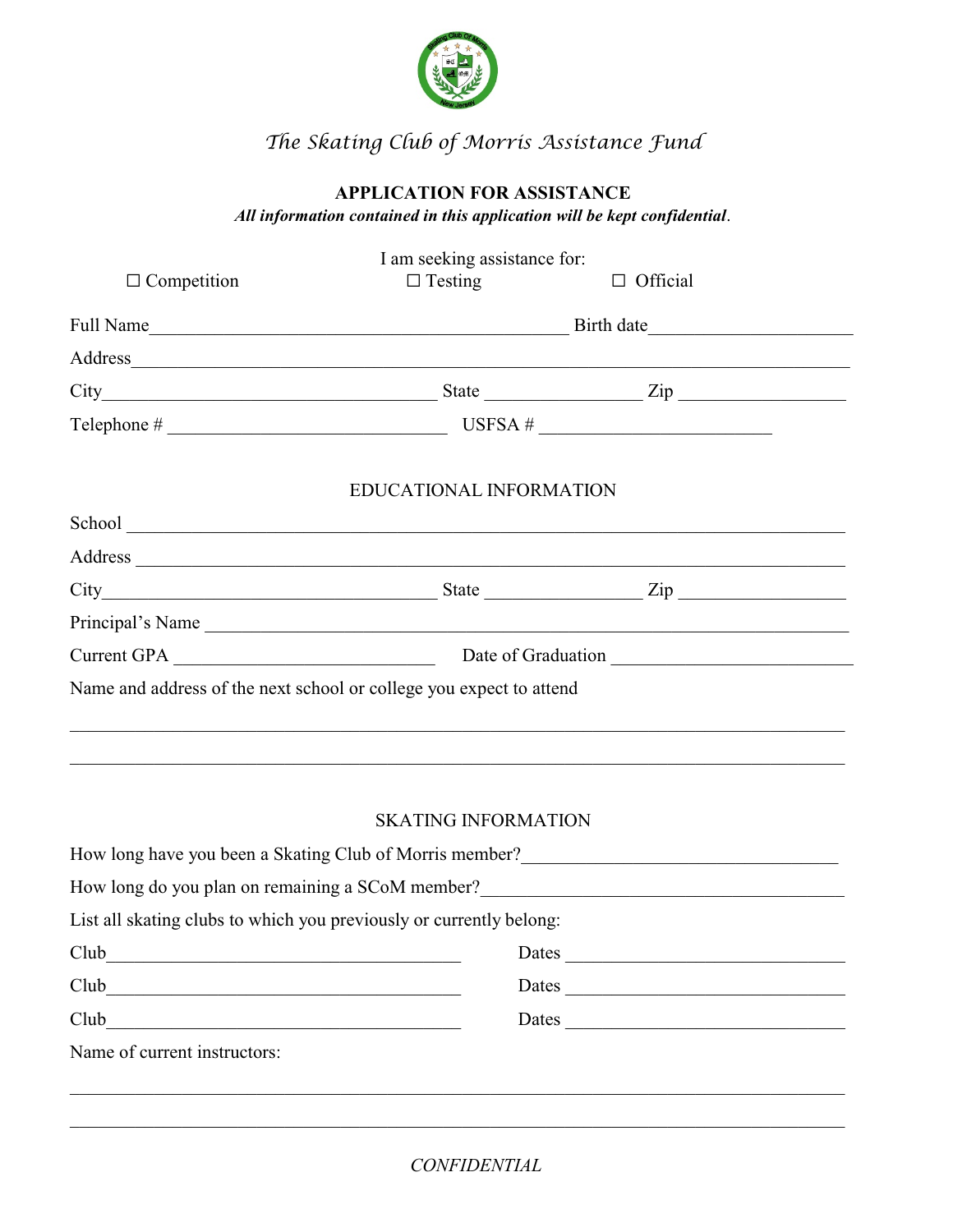Application for Assistance - Page 2

| In what year did you pass your Pre-Preliminary test?                  |            |       |
|-----------------------------------------------------------------------|------------|-------|
| What is the highest test you have passed in the following categories? |            |       |
| Freestyle                                                             | Moves      | Dance |
| Pairs                                                                 | Free Dance |       |

Set forth your skating achievements including competitions entered or officiated, skating or officials school attended, exhibitions and shows skated, awards or appointments received, and offices held (for officials) Attach a separate piece of paper if necessary.

|                |      | For Competition |                     |                        |                   |
|----------------|------|-----------------|---------------------|------------------------|-------------------|
| Activity/Event | City | Date            | Event/Class (round) | # of<br><b>Skaters</b> | Your<br>Placement |
|                |      |                 |                     |                        |                   |
|                |      |                 |                     |                        |                   |
|                |      |                 |                     |                        |                   |
|                |      |                 |                     |                        |                   |
|                |      |                 |                     |                        |                   |
|                |      |                 |                     |                        |                   |
|                |      |                 |                     |                        |                   |
|                |      |                 |                     |                        |                   |
|                |      |                 |                     |                        |                   |

What are your skating plans for the coming year? Include summer plans and the instructor's name if different from your current coach(es).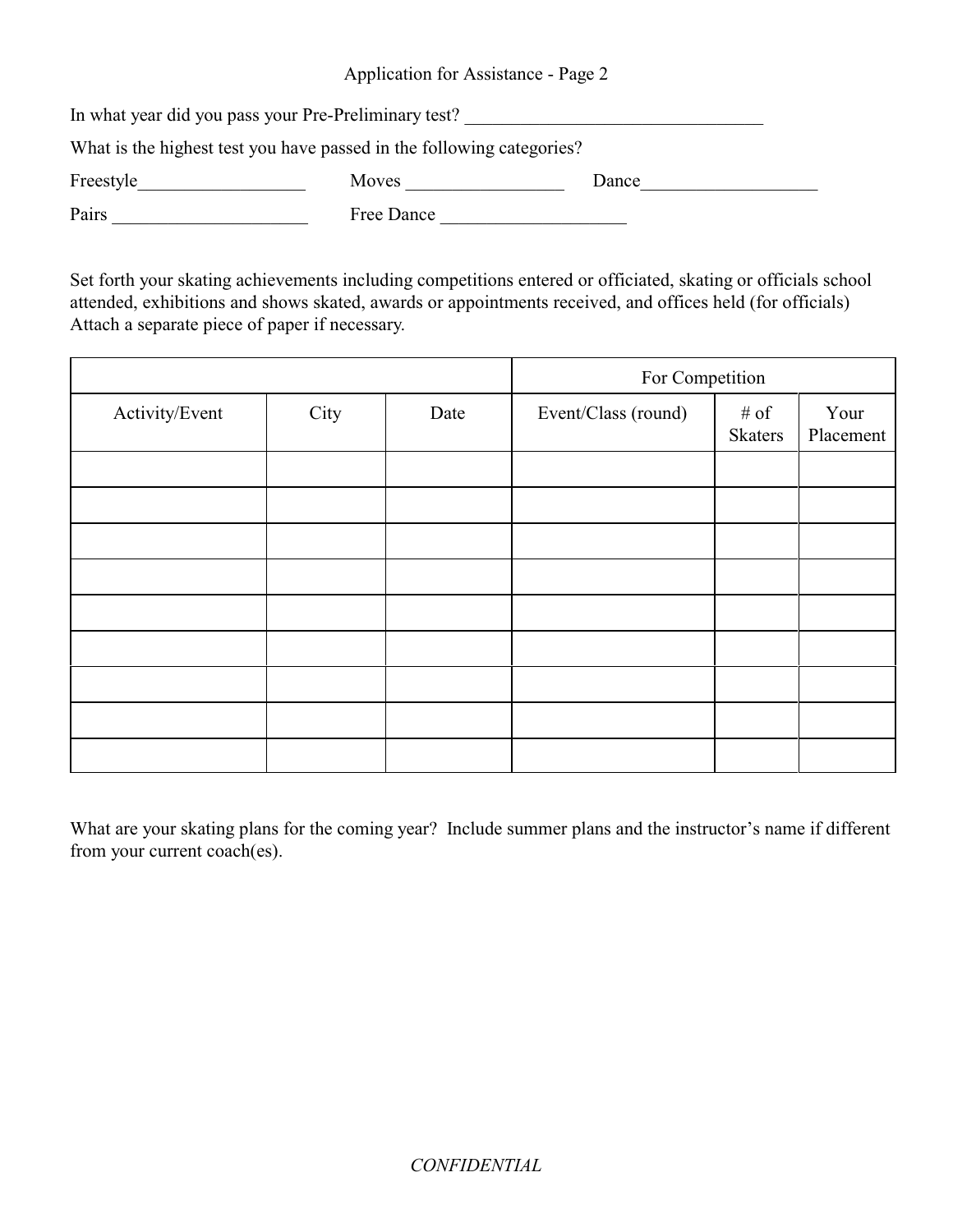Describe your off ice activities.

Provide a brief statement as to your future plans in figure skating.

## FINANCIAL INFORMATION

[This portion to be completed by parent unless applicant is a self-supporting adult.]

| Full Name                                                                                             | Spouse's Name           |                           |
|-------------------------------------------------------------------------------------------------------|-------------------------|---------------------------|
| Address                                                                                               |                         |                           |
|                                                                                                       |                         | State $\frac{Zip}{\cdot}$ |
|                                                                                                       | Annual Household Income |                           |
|                                                                                                       |                         |                           |
| Total size of household (include all dependents) ________________________________                     |                         |                           |
| How many family members do you have in post high school educational institutions in the coming school |                         |                           |
| year?<br><u> 1980 - Johann Stoff, Amerikaansk politiker (</u>                                         |                         |                           |

Set forth educational expenses for the previous year and indicate whether public or private school: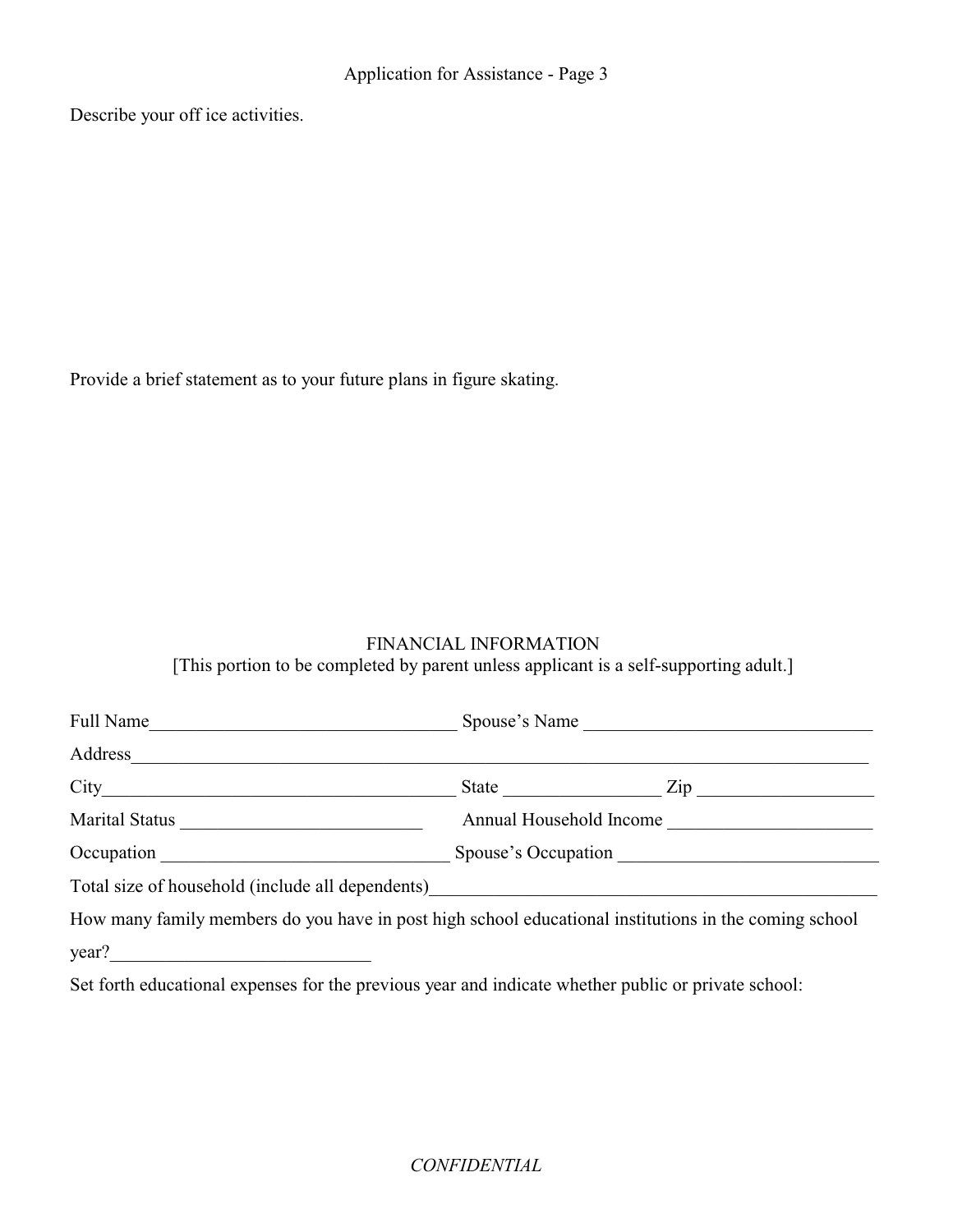#### Application for Assistance - Page 4

\_\_\_\_\_\_\_\_\_\_\_\_\_\_\_\_\_\_\_\_\_\_\_\_\_\_\_\_\_\_\_\_\_\_\_\_\_\_\_\_\_\_\_\_\_\_\_\_\_\_\_\_\_\_\_\_\_\_\_\_\_\_\_\_\_\_\_\_\_\_\_\_\_\_\_\_\_\_\_\_\_\_\_\_\_\_\_\_

Is any scholarship aid received? If so, from what source and how much?

If your skater lives/trains away from home set forth the living arrangements and sources of support.

List the skating expenses for the previous year, including lessons, ice time, dues and fees, skates and equipment, transportation and travel, outfits and other expenditures directly related to skating such as private schools, etc. Include typical competition expenses in averages. Attach a separate sheet if necessary.

| Is skater currently helping to pay for any of the expenses? | Y es | No. |
|-------------------------------------------------------------|------|-----|
| If yes, how?                                                |      |     |

Are other family members applying for assistance from this fund? \_\_\_\_\_\_\_\_\_ Yes \_\_\_\_\_\_\_\_\_No Is skating partner applying for assistance from this fund? Yes No

## *CONFIDENTIAL*